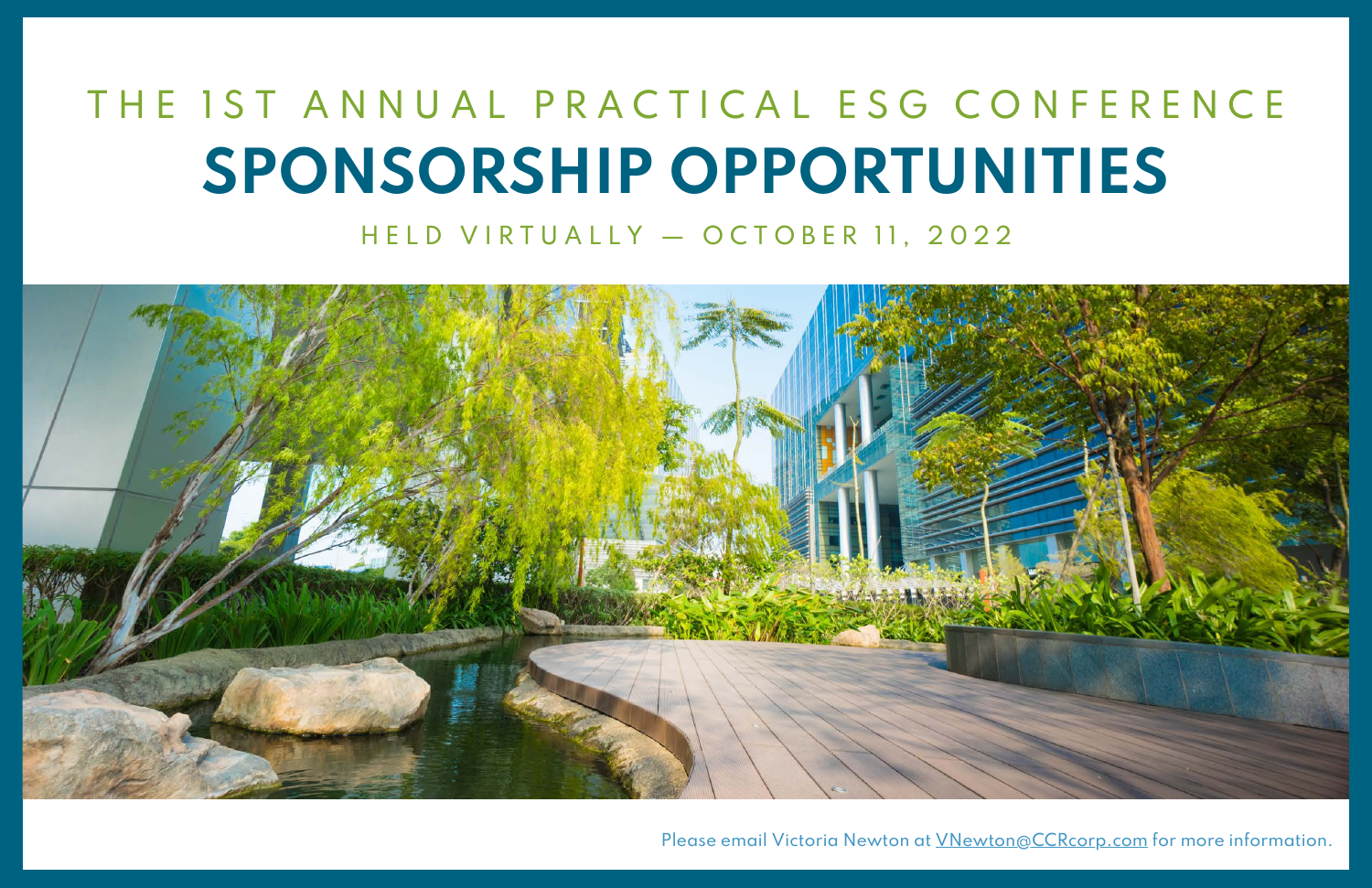Get in on the ground floor! With our First Annual Practical ESG Conference, you have the opportunity to showcase your services to practitioners and decision-makers across industries, who are working in the fields of ESG, EHS, sustainability, DEI, HR, corporate governance, internal & external audit, securities disclosure compliance and more.

We have significant experience hosting virtual events. Our companion "Proxy Disclosure & Executive Compensation Conferences" bring together approximately 500 professionals each year and have been offered in a hybrid format for 15 years. Our dedication to valuable, easy-to-access content keeps audience engagement levels high, which allows our sponsors to gain valuable exposure to prospects across the nation.

#### Benefits to all levels of sponsorship include:

- Dedicated Exhibit Hall page on the virtual event website
- Custom bio to highlight your brand, company or specific individuals
- Include links, downloads, videos and more for your target audience
- Connect virtually through e-messaging

#### Utilize these exciting methods to connect with the audience, relay your company's messaging and:

- Drive client or customer acquisition
- Promote new products and services
- Capture data for ongoing engagement
- Develop new partnerships
- Continue growth and exposure for your brand



Please email Victoria Newton at *[VNewton@CCRcorp.com](http://ccrcorp.com/)* for more information.

## **VIRTUAL SPONSORSHIP BENEFITS**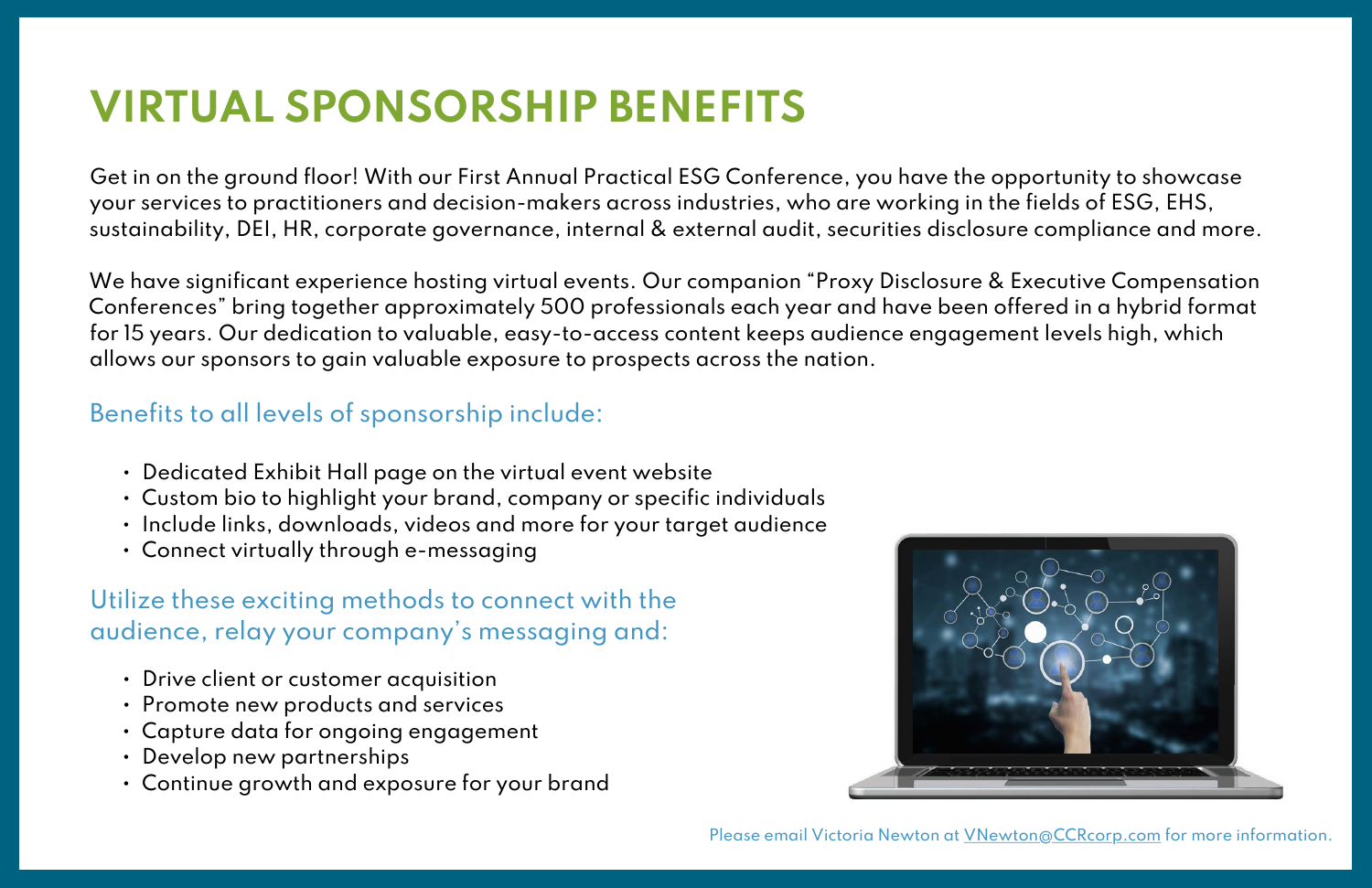### **PLATINUM**

- Attendee Information & Exhibit Hall Analytics
- Banner Ad
- Company Name and Logo on Main Exhibitor Page
- Company Description
- Company Contact Information
- Company Website and Social Media Links
- List of Company Product Categories
- Digital Marketing Collateral (up to 10 linked PDFs/images; add'l at \$25 each)
- Fillable Form on Landing Page for Lead Retrieval
- Includes 3 Registrations (a \$2,535 value)
- Live Session Commercial (1, 30-second)
- Live Video Webcast with Exhibitor and Attendees for Up to 4 Hours
- Social Media Posts (2) & Inclusion in All Conference Communications
- Video Content/Ads (up to 4; add'l at \$50 each)

#### **\$ 4 0 0 0**

## **GOLD**

(up to 10 linked PDFs/images; add'l at \$25 each)

- Attendee Information & Exhibit Hall Analytics
- Banner Ad
- Company Name and Logo on Main Exhibitor Page
- Company Description
- Company Contact Information
- Company Website and Social Media Links
- Digital Marketing Collateral
- Fillable Form on Landing Page for Lead Retrieval
- Includes 2 Registrations (a \$1,690 value)
- Live Session Commercial (1, 30-second)
- Social Media Posts (1) & Inclusion in All Conference Communications
- Video Content/Ads (up to 4; add'l at \$50 each)

#### **\$ 3 0 0 0**